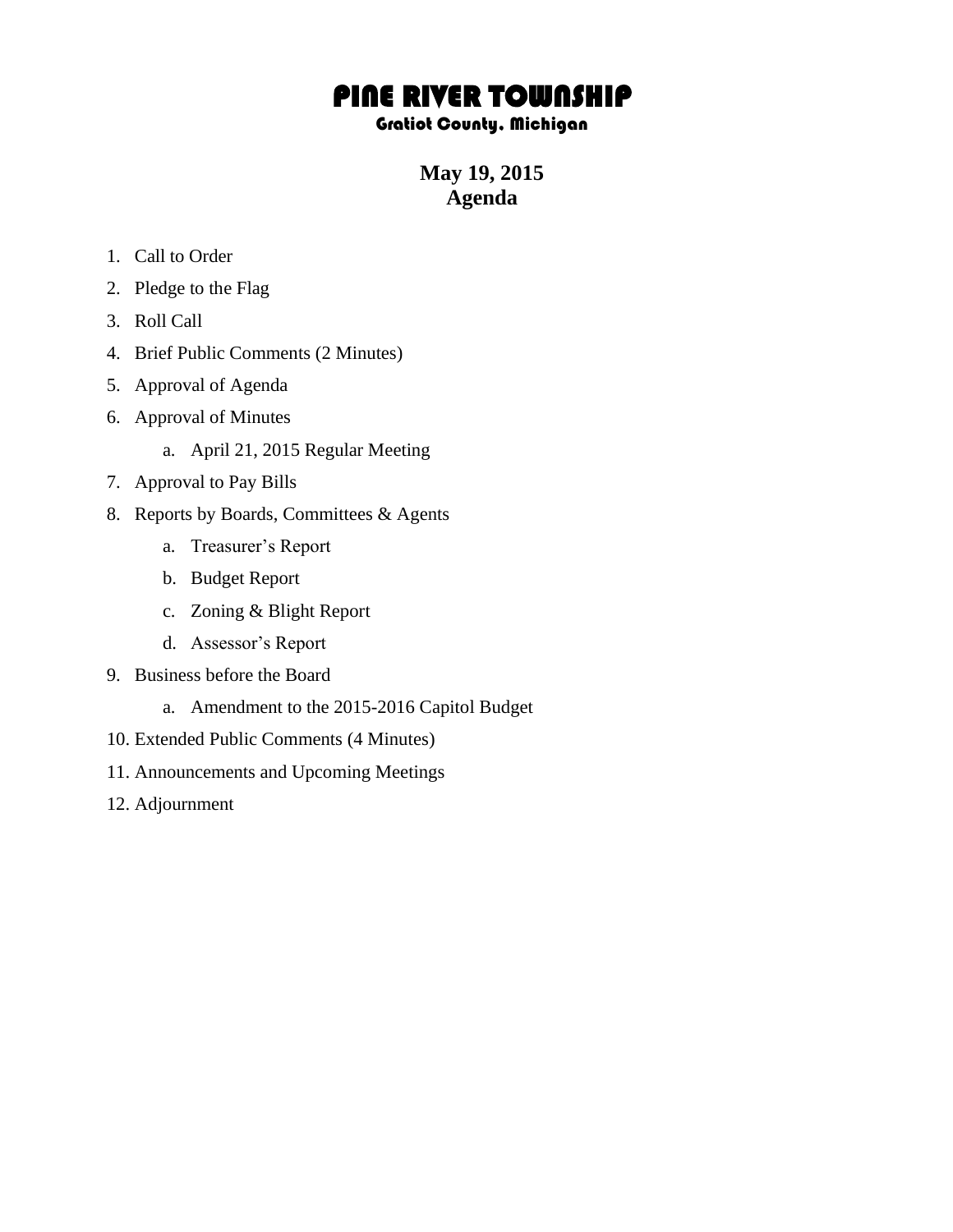## **MINUTES OF THE PINE RIVER TOWNSHIP BOARD MONTHLY MEETING MAY 19, 2015**

- 1. The regular monthly meeting of the Pine River Township Board was called to order at 7:00 pm by Supervisor Beeson at the Township Hall.
- 2. Pledge the flag: The board and the public said the pledge to the flag.
- 3. Roll Call: Baker: present, Best: present, Beeson: present, Moeggenborg: absent, Rademacher: present. (4) Board members present; (1) absent Moeggenborg.
- 4. Brief Public comments (2 minutes): John Renneberg wanted to know if anyone had heard about any alternative options to repair the roads after proposal 1 was defeated. At this point nothing was known.
- 5. Approve the Agenda: Motion by Best: second by Baker: to approve the Agenda as presented. All present board members approved. Motion carried 4-0.
- 6. Approve the Minutes:

Motion by Best: second by Baker: to approve the Regular Meeting Minutes of April 21, 2015. All present board members approved. Motion carried 4-0.

7. Approval to Pay Bills:

Motion made by Best: second by Baker: to pay bills as presented in the amount of \$ 38,703.31. All present board members approved. Motion carried 4-0.

- 8. Reports by Boards, Committees & Agents
	- a. Treasurers Report Discussion; report placed on file.
	- b. Budget Report Discussion: report placed on file.
	- c. Zoning & Blight Officer Discussion: report placed on file
	- d. Assessor Report Discussion
	- e. Fire Services Discussion Construction on new St. Louis Fire Station project has started.
- 9. Business before the Board
	- a. Amendment to the 2015 2016 Capital Budget Motion by Baker: second by Best: to approve **Resolution 051915-4** to Amend the 2015 - 2016 Capital Budget. Roll Call Vote; Baker Aye; Beeson Aye; Rademacher Aye; Best Aye; 4 – Ayes; 0 – Nays; (1) Absent; Moeggenborg. Resolution Adopted 4-0.
- 10. Extended Public Comments (4 Minutes) John Renneberg – mentioned that the County Commissioners had approved the County's portion of the Bike Trail being constructed along US 127.